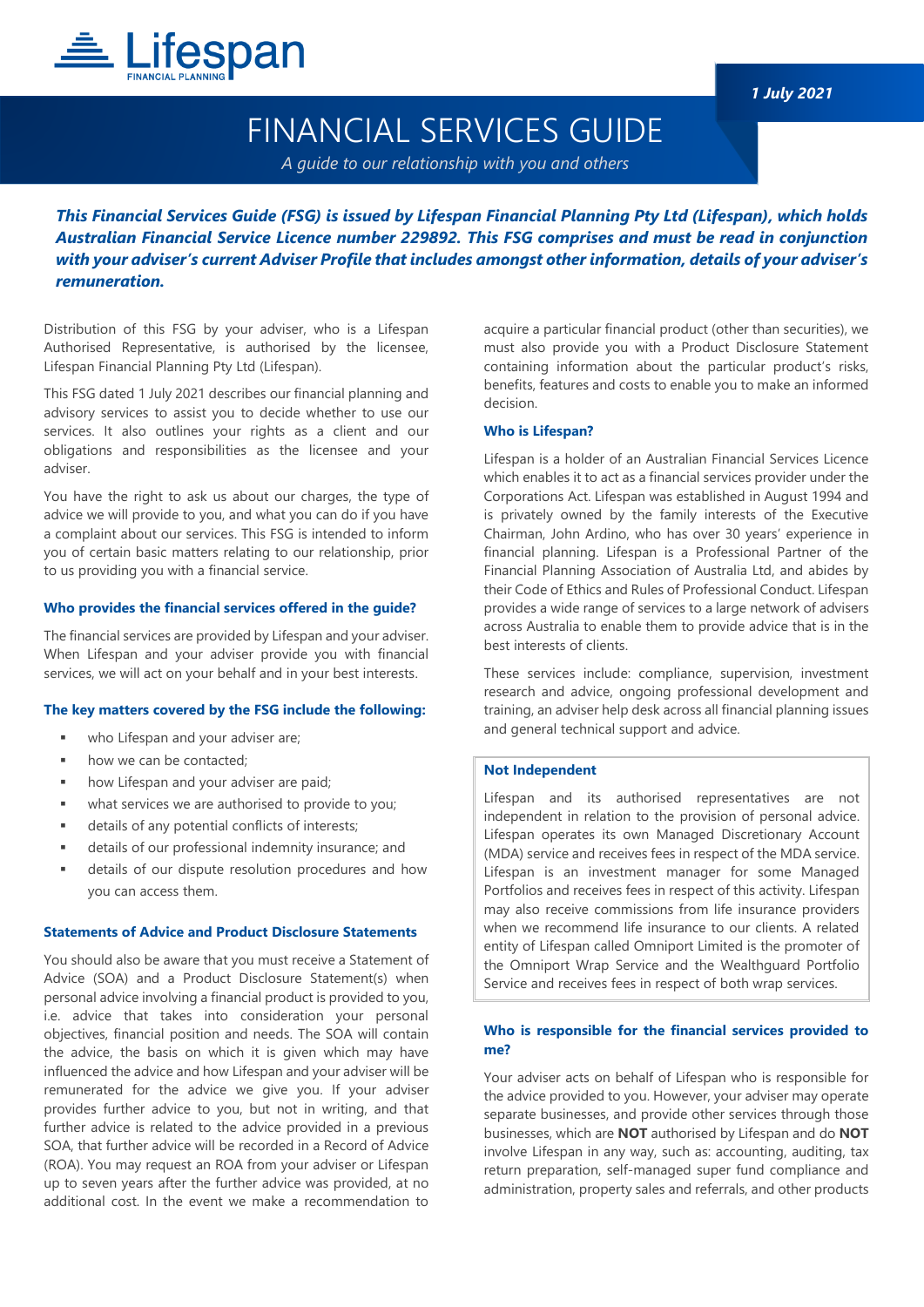and activities. Lifespan is **NOT** responsible for any advice and services you receive from your adviser that are not authorised by Lifespan. If you are uncertain, you should ask either your adviser or Lifespan Head Office who is responsible for that particular advice, service or transaction.

## **Does Lifespan have any relationships or associations with product issuers?**

Lifespan and Omniport Ltd have the same shareholders. Omniport Ltd is an unlisted public company, which is the sponsor of the Omniport Wrap Service and the promoter of the Wealthguard Portfolio Service.

The Omniport Wrap Service is issued by Avanteos Investments Ltd. The transactional, administrative and custodial systems underlying the Omniport Wrap Service are provided by Avanteos Investments Ltd.

The Wealthguard Portfolio Service is issued and administered by HUB24 Custodial Services Limited who provides the underlying transactional, administrative and custodial systems.

Lifespan has no ownership connections with any other financial product issuers.

If it is in your best interests and appropriate for your needs and objectives, your adviser may recommend the Omniport Wrap Service or the Wealthguard Portfolio Service

#### **What financial services are available to me?**

Our high-quality financial planning and advisory service involves:

- Identifying your financial needs, objectives and circumstances;
- Establishing realistic and reasonable financial goals and needs;
- Determining your risk profile;
- Exploring the costs and benefits, potential risks and returns, advantages and disadvantages of the various strategies and financial products available to you to help you reach those goals within the limits of relevant laws and available solutions; and
- Recommending a course of action, agreeing on it with you and implementing it.

If engaged to by you, we will periodically review your financial plan in light of changes in investment markets, legislation and your own personal circumstances, needs and goals.

Unless their authorisation is restricted (see the Adviser Profile) Lifespan advisers can generally provide you with sound advice relating to a wide range of important areas such as wealth creation, retirement, redundancy, superannuation, risk insurance, estate planning, Centrelink payments, cashflow management, budgeting and debt repayments, structuring of investment portfolios, borrowing to invest, complex company and trust structures, and so on. Lifespan's research and technical support services enables advisers to provide value added advice on a broad spectrum of financial problems which takes into account relevant regulations pertaining to your financial position and goals.

Lifespan is licensed to deal in and provide financial advice on the following range of financial products: deposit and payment products, standard margin lending, managed investment schemes (including Investor Directed Portfolio Services and Managed Discretionary Accounts), securities including shares, Retirement Savings Accounts, superannuation, life insurance investment and risk products and government issued debentures, stocks and bonds.

If you would like to discuss any of these financial products, please contact us.

#### **How do I provide instructions?**

Lifespan advisers will act on your instructions following your acceptance of their recommendations in the SOA. They and we should not act independently of your specific instructions (unless you decide to use Lifespan's MDA service). Instructions you provide should be communicated to your adviser in writing. These instructions should be forwarded in an email, fax or posted letter to your adviser.

#### **Tailored, general and ongoing advice**

Lifespan advisers usually provide advice tailored to your individual circumstances and also have the capacity to implement the advice they give, except where this may require the use of other professionals (accountants and lawyers). You may choose to enter into an agreement with your adviser to provide you with both initial advice and ongoing advice. If appropriate, we may also provide general advice only, where you are ultimately responsible for ensuring that this advice is suitable to your particular needs, objectives and financial situation. In this case, you should also obtain any relevant product disclosure statements to assist in this purpose.

#### **Should I transfer investment monies to my adviser's account?**

No. Lifespan does not allow advisers to receive your investment funds into their own account or into any Lifespan account. You should only transfer investment funds for a financial product to the approved financial institution that issues the financial product (as specified in the Product Disclosure Statement or similar document). You should never transfer investment funds to any other entity or person.

You should also not sign any blank forms or appoint your adviser as your attorney (or authorised signatory). You should not appoint any other person as your attorney or authorised signatory unless you have received legal advice.

#### **What information should I provide to my adviser?**

You will need to provide your adviser with your personal objectives and your current financial situation including details of assets, liabilities, income and living expenses. This can best be accomplished by completing a Lifespan Client Data Form.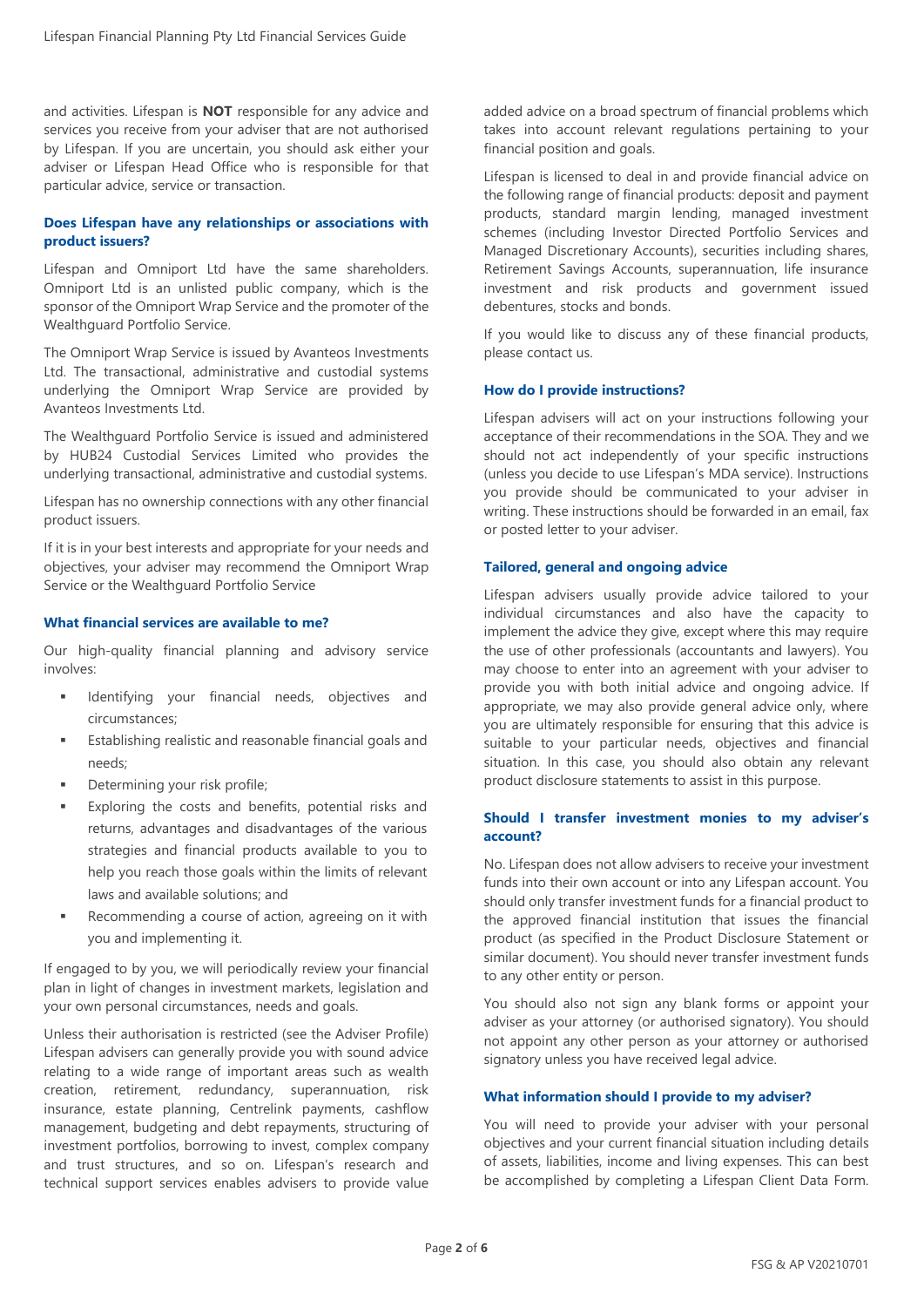The amount and type of information we will require from you depends on what financial services you require.

It is important that you provide us with complete and accurate information about your current personal circumstances and financial situation.

If you choose not to supply the required information or provide us with inaccurate information, the advice you receive may not be appropriate to your needs, objectives and financial situation.

You should read the warnings contained in the SOA, check any assumptions we make and review the basis for our advice carefully before making a decision about whether to proceed with the advice. You should also obtain and read any relevant product disclosure statements prior to applying for a financial product.

#### **How will I pay for the services provided?**

Your adviser's specific method of remuneration and fees, including referral fees, are detailed in their Adviser Profile. The exact remuneration and fee details will be disclosed to you in the SOA.

All fees will be payable to Lifespan. If your adviser's remuneration includes commission paid by a product provider, such commission payment will be made to Lifespan. Lifespan retains between 0% and 40% of all commissions and fees we receive. The remainder is passed on to your adviser.

#### **How are any commissions, fees or other benefits calculated for providing the financial services?**

The three stages of financial planning are Initial Advice, Implementation and Ongoing Reviews. There is usually a separate fee for each of the three stages. Your adviser's remuneration structure for each advice stage will be found in their Adviser Profile and the dollar value disclosed to you in the SOA.

All commissions are payments made by the insurance product provider and are calculated as a percentage of the premium paid on insurance products. Commissions are of two types: (a) upfront or initial; and (b) ongoing or trail.

Fees can be based on: a percentage of funds invested or funds under advice, hourly rates multiplied by the hours worked, an agreed dollar amount for the value of the specific service being performed, or a combination of these.

The typical ranges of commission and fee rates for investments and insurance products are as follows.

Upfront fees can vary between nil and 5.5% on investment products. Example: \$100,000 invested in a wrap service may involve an upfront fee payment of say 3% or \$3,000 which could be deducted from your investment account and paid to Lifespan, leaving a net investment of \$97,000.

Ongoing fees can be collected by platforms and other product providers and percentage-based fees can be up to 2% pa, but normally in the range of 0.5% to 1.5% pa depending on the size of the portfolio. Example: A portfolio of \$300,000 may be subject to an ongoing portfolio review fee of 1% per annum paid quarterly. This would amount to \$3,000 per annum.

Upfront commissions can be up to 66% of the premium paid on insurance products.

Ongoing commissions can be up to 33%.

The precise amount of all these commissions and any other fees charged will be disclosed in your SOA.

### **What should I know about any risks of the investments or investment strategies you recommend to me?**

Lifespan advisers may only recommend to you investment products that are researched, analysed and approved by Lifespan. Your adviser should explain any significant risks of investments and financial planning strategies. If the adviser does not do so, you should contact us to explain those risks to you.

### **Who do I complain to if I have a problem with your services?**

If you have a complaint about the service provided to you, you should take the following steps:

1. We believe that the people involved are best placed to resolve the complaint in a fair, timely and effective manner. Therefore, you should firstly contact your adviser and tell your adviser about your complaint.

If your complaint is not satisfactorily resolved within 3 business days, it will be passed on to our Complaints Officer.

2. You can also lodge a complaint directly with our Complaints Officer by telephone on (02) 9252 2000 or, in writing by email to [advice@lifespanfp.com.au](mailto:advice@lifespanfp.com.au) or at Level 23, 25 Bligh Street, Sydney NSW 2000. We will try to resolve your complaint quickly and fairly.

In either case, you will receive an acknowledgement of your complaint within 24 hours of lodging and a response to the complaint no later than 45 calendar days after receiving the complaint. This will change to 30 days from 5 October 2021.

3. If you still do not receive a satisfactory outcome, you have the right to complain to the Australian Financial Complaints Authority (AFCA) online a[t www.afca.org.au,](http://www.afca.org.au/) by email at @info@afca.org.au or on the free call number - 1800 931 678. You can also write to AFCA at:

Australian Financial Complaints Authority GPO Box 3 Melbourne VIC 3001

Lifespan is a member of AFCA.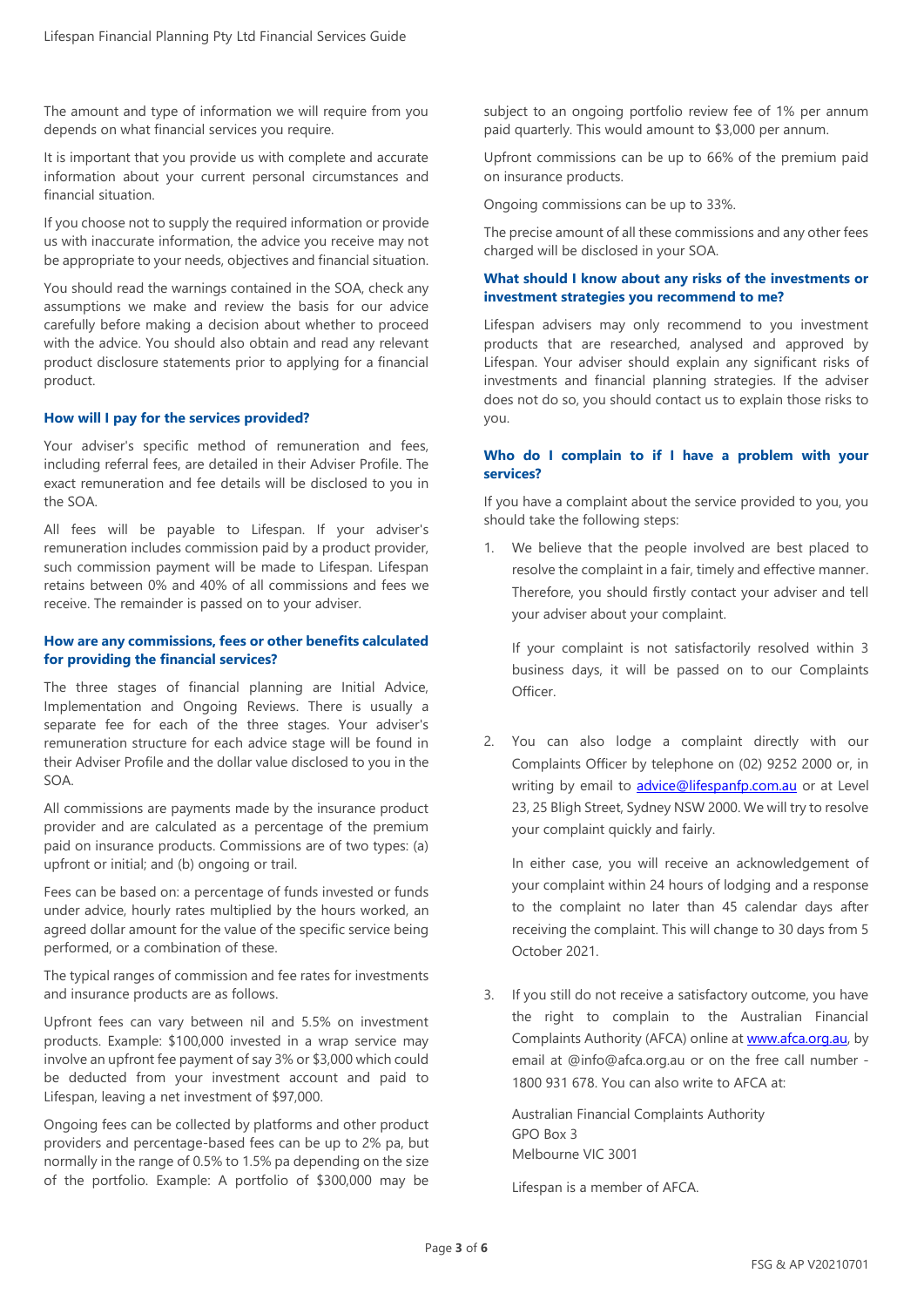Our full Complaints Management Policy is available on our website or can be provided to you on request.

#### **Lifespan Professional Indemnity Insurance and Compensation Arrangements**

Lifespan holds Professional Indemnity Insurance that complies with the compensation arrangements under Section 912B of the Corporations Act. The Professional Indemnity Insurance policy we hold covers the financial services provided by Lifespan's past and present representatives, including our advisers, subject to the terms, conditions and exclusions of the policy wording. This insurance is not intended to cover product failure or general investment losses. Lifespan's policy covers loss or damage suffered by retail clients due to breaches by Lifespan or your adviser of their respective obligations under Chapter 7 of the Corporations Act. This includes negligent, fraudulent or dishonest conduct.

#### **What information do you maintain in my file and can I examine my file?**

As a provider of financial services, we are subject to certain legislative and regulatory requirements, which necessitate us obtaining and holding detailed information, which personally identifies you and/or contains information or an opinion about you. In addition, our ability to provide you with a financial planning and advice service is dependent on us obtaining certain personal information about you.

We will collect information either directly from you or on your authority make investigations with others to obtain the information e.g. other professional advisers, accountant, superannuation fund, insurance and investment providers, etc.

The primary purpose for the collection, maintenance and use of your personal information is to adequately provide to you the services you have requested.

If you do not disclose the information then the services may not be provided to you adequately or at all.

We maintain a record of your personal profile including details of your personal objectives, financial position and needs. We also maintain records of any recommendations made to you. We are committed to implementing and promoting a privacy policy, which will ensure the privacy and security of your personal information. If you wish to examine your file please ask us. We will make arrangements for you to do so.

#### **Our Privacy Policy**

We are committed to protecting your privacy. We use the information you provide us to advise you on your financial circumstances, goals and strategies. We provide your information to the product issuers with whom you choose to deal (and their representatives).

We do not trade, rent or sell your information or disclose it to overseas recipients. We may disclose your information to recipients in Poland for the purpose of preparing a SOA. If a recipient is not regulated by laws which protect your

information in a way that is similar to the Privacy Act, we will seek your consent before disclosing your information to them.

Our business is governed by legislation protecting your personal information, including the Privacy Act 1988 and Australian Privacy Principals (APPs).

Our privacy policy is available on our website or on request from us direct as detailed below.

#### **Contact Us**

If you have any further enquiries please contact:

Lifespan Financial Planning Pty Ltd Suite 3, Level 23, Bligh Chambers, 25 Bligh Street Sydney NSW 2000

> Postal Address: PO BOX R686 Royal Exchange Sydney NSW 1225

Telephone: (02) 9252 2000 Facsimile: (02) 9252 2330 [advice@lifespanfp.com.au](mailto:advice@lifespanfp.com.au)

Lifespan Financial Planning Pty Ltd (ABN 23 065 921 735) Australian Financial Services Licence No: 229892 [www.lifespanfp.com.au](http://www.lifespanfp.com.au/)

#### *Additional Privacy Information*

*Further information on privacy in Australia may be obtained by visiting the website of the office of the Australian Information Commissioner a[t www.oaic.gov.au](http://www.oaic.gov.au/)*



#### *Security, Growth & Understanding*

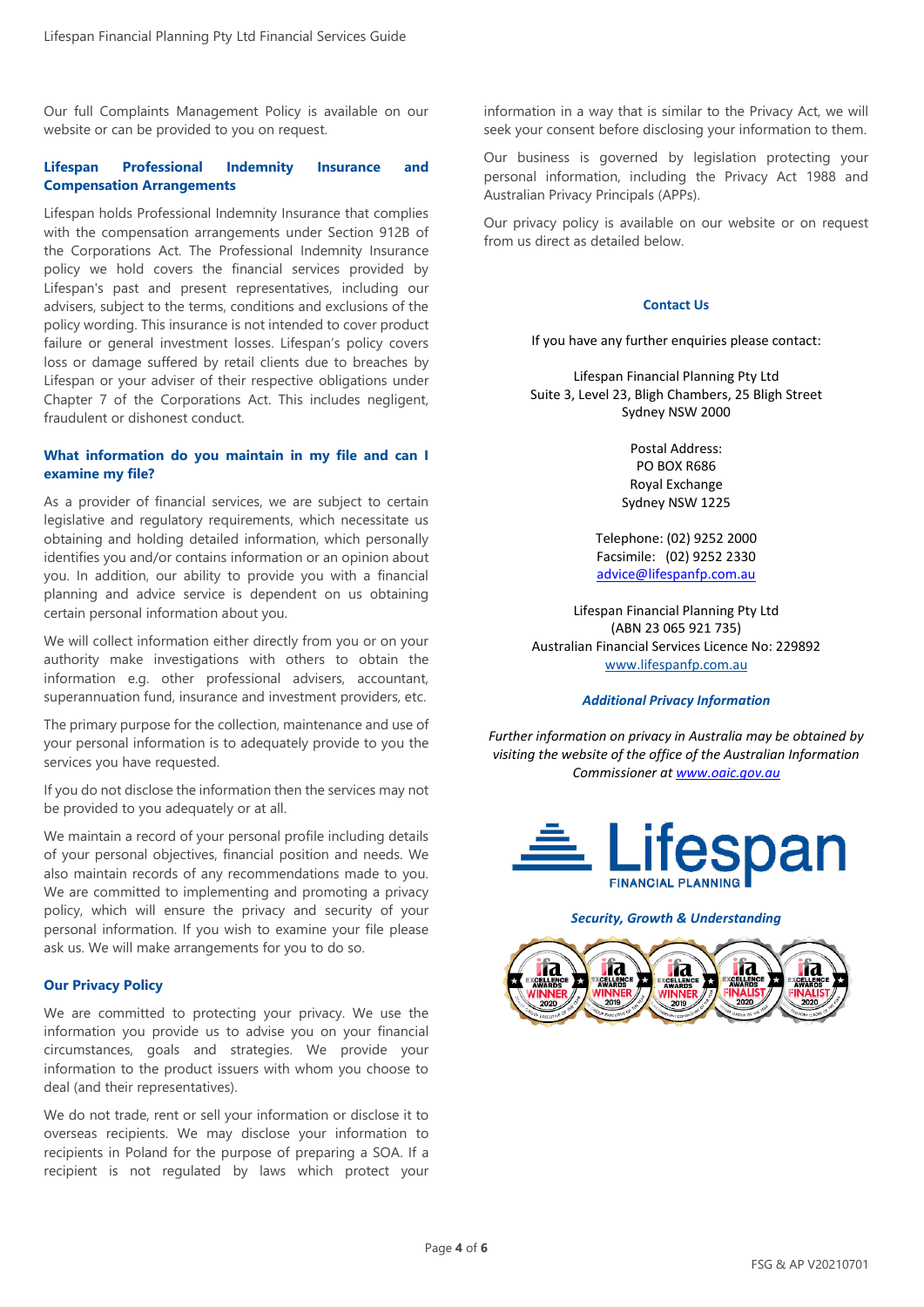

*15 July 2021*

# ADVISER PROFILE

*Information about your Lifespan Adviser*

*This Adviser Profile is issued by Lifespan Financial Planning Pty Ltd (Lifespan), which holds Australian Financial Service Licence number 229892. This Adviser Profile forms part of the Lifespan Financial Services Guide (FSG) dated 1 July 2021. These documents should be read together. This document contains information regarding the Adviser listed below and is designed to help you to make an informed decision about the financial advice provided to you by the Adviser.*

*Lifespan has authorised its authorised representatives to provide this document to you.*

| <b>Advice Line Australia Pty Ltd</b><br>is a Corporate Authorised Representative<br>(ASIC No 245740) of Lifespan Financial Planning Pty Ltd<br>(AFSL: 229892)<br><b>Michael Mazalevskis</b> is an Authorised Representative<br>(ASIC No. 258227) of Lifespan Financial Planning Pty Ltd<br>(AFSL: 229892). | Office: 67 Hampden Rd Nedlands WA 6009<br>Tel:<br>08-9389 8871<br>Mobile: 0412 238 423<br>mike@adviceline.com.au<br>Email: |
|------------------------------------------------------------------------------------------------------------------------------------------------------------------------------------------------------------------------------------------------------------------------------------------------------------|----------------------------------------------------------------------------------------------------------------------------|
|------------------------------------------------------------------------------------------------------------------------------------------------------------------------------------------------------------------------------------------------------------------------------------------------------------|----------------------------------------------------------------------------------------------------------------------------|

### **Your Adviser**

Michael Mazalevskis is a Financial Adviser, an Authorised Representative of Lifespan Financial Planning Pty Ltd (Lifespan) and an employee/director of Advice Line Australia Pty Ltd, a Corporate Authorised Representative of Lifespan Financial Planning Pty Ltd.

Both Michael and Advice Line Australia P/L, joined Lifespan Financial planning in August 2020.

#### **Your Adviser's Authorisations**

Michael is authorised to provide advice in relation to the following financial products:

- Deposit and Payment Products
- Government Debentures, Stocks or Bonds
- **Life Products**
- Managed Investment Schemes
- Retirement Savings Account Products
- **Securities**
- Superannuation
- Margin Lending

Advice Line Australia Pty Ltd and Michael are both registered with the Tax Practitioners Board.

This means that Michael can assist you in meeting your financial planning needs and objectives in these areas, which include personal insurances, saving and investment as well as superannuation, retirement planning strategies and tax (financial) advice.

Lifespan is NOT responsible for advice and work associated with products and services where he is not acting as an authorised representative of Lifespan.

#### **Your Adviser's Experience**

Michael commenced his Financial Planning career in 1992 and founded Advice Line Australia five years later in 1997, where he remains as managing director.

Michael has completed a Diploma of Financial Planning with Deakin University, has gained the designation of Certified Financial Planner in 2001 and has been a practicing member of the Financial Planning Association for more than 25 years. He is also a member of the Tax Practitioners Board and has successfully completed the recently introduced FASEA examination.

With a professional business background and having worked with several boutique financial planning firms for the first 16 years plus the next 12 consecutive years with a large institutionally based Licensee, Michael has gained a wide range of experience in business, including all facets of financial planning and advice.

Michael deals with a broad range of clientele, from high net worth individuals with more complex needs, to everyday families and retirees who form the foundation of our society, and younger clients who he can help inspire to become tomorrow's success stories.

Michael's philosophy is based on the notion that money should